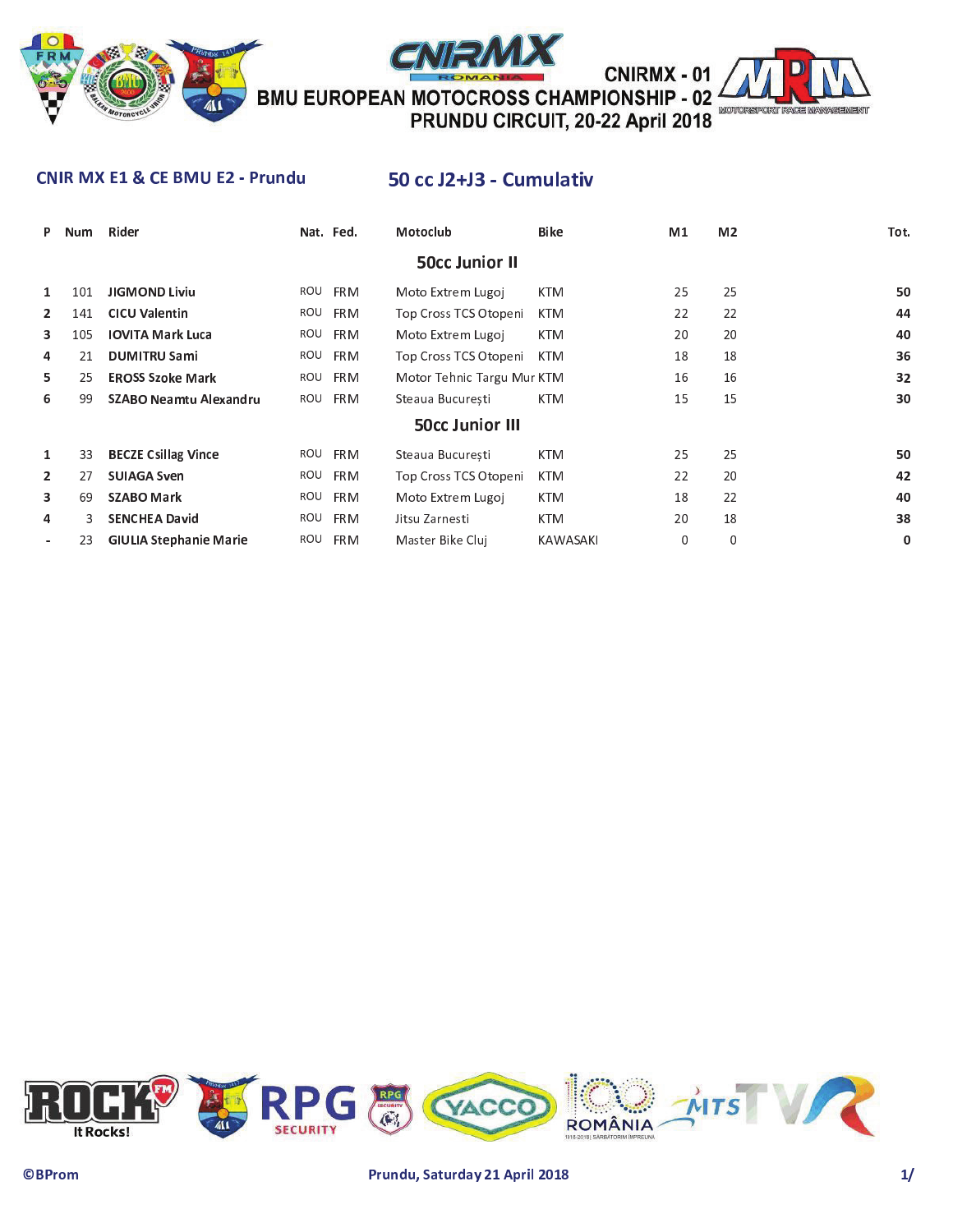





# CNIRMX - 01<br><sup>2</sup> CNIRMX - 01<br><sup>2</sup> PRUNDU CIRCUIT, 20-22 April 2018

#### **CNIR MX E1 & CE BMU E2 - Prundu 50 cc J2+J3 - Mansa 1**

#### **Classification after 19 Laps (32,870 Km) Winner Avg 170,693 Km/h**

**Pos Num Rider Nat Fed Class Motoclub Bike Laps Time Best In Pts**

|                | <b>50cc Junior II</b>  |                               |            |            |                                |                                         |                 |    |           |           |                |             |  |
|----------------|------------------------|-------------------------------|------------|------------|--------------------------------|-----------------------------------------|-----------------|----|-----------|-----------|----------------|-------------|--|
|                | 101                    | <b>JIGMOND Liviu</b>          | ROU        | <b>FRM</b> | 50cc Junior II                 | Moto Extrem Lugoj                       | <b>KTM</b>      | 19 | 11:33.244 | 33.064    | 11             | 25          |  |
| $\mathbf{2}$   | 141                    | <b>CICU Valentin</b>          | ROU        | <b>FRM</b> |                                | 50cc Junior II Top Cross TCS Otopeni    | <b>KTM</b>      | 19 | 11:36.740 | 32.306    | 11             | 22          |  |
| 3              | 105                    | <b>IOVITA Mark Luca</b>       | ROU        | FRM        |                                | 50cc Junior II Moto Extrem Lugoj        | <b>KTM</b>      | 19 | 12:05.640 | 34.916    | 9              | 20          |  |
| 4              | 21                     | <b>DUMITRU Sami</b>           | ROU        | <b>FRM</b> |                                | 50cc Junior II Top Cross TCS Otopeni    | <b>KTM</b>      | 16 | 11:37.005 | 39.019    | 11             | 18          |  |
| 5              | 25                     | <b>EROSS Szoke Mark</b>       | ROU        | <b>FRM</b> |                                | 50cc Junior II Motor Tehnic Targu Mures | <b>KTM</b>      | 16 | 12:06.922 | 39.993    | 16             | 16          |  |
| 6              | 99                     | SZABO Neamtu Alexandru        | <b>ROU</b> | <b>FRM</b> | 50cc Junior II                 | Steaua Bucuresti                        | <b>KTM</b>      | 15 | 11:46.071 | 41.719    | 15             | 15          |  |
|                | <b>50cc Junior III</b> |                               |            |            |                                |                                         |                 |    |           |           |                |             |  |
| 1              | 33                     | <b>BECZE Csillag Vince</b>    | ROU        | <b>FRM</b> |                                | 50cc Junior III Steaua Bucuresti        | <b>KTM</b>      | 16 | 12:02.488 | 40.351    | 13             | 25          |  |
| $\overline{2}$ | 27                     | <b>SUIAGA Sven</b>            | ROU        | <b>FRM</b> |                                | 50cc Junior III Top Cross TCS Otopeni   | <b>KTM</b>      | 14 | 11:52.208 | 42.378    | $\overline{7}$ | 22          |  |
| 3              | 3                      | <b>SENCHEA David</b>          | ROU        | <b>FRM</b> | 50cc Junior III Jitsu Zarnesti |                                         | <b>KTM</b>      | 14 | 11:54.419 | 44.472    | 5              | 20          |  |
| 4              | 69                     | <b>SZABO Mark</b>             | ROU        | <b>FRM</b> |                                | 50cc Junior III Moto Extrem Lugoj       | <b>KTM</b>      | 14 | 12:12.495 | 46.086    | 14             | 18          |  |
| 5.             | 23                     | <b>GIULIA Stephanie Marie</b> | ROU        | <b>FRM</b> |                                | 50cc Junior III Master Bike Cluj        | <b>KAWASAKI</b> | 9  | 10:47.090 | 01:02.342 | 8              | $\mathbf 0$ |  |
|                |                        |                               |            |            |                                |                                         |                 |    |           |           |                |             |  |

**Best lap: nr 141 - Cicu Valentin 32.306 in lap 11 Avg 192,782 Race Start: 21.04.2018 16:31:59 Race Finish:21.04.2018 16:45:21** 

The results are provisional until the end of the protest limit and according to Jury ratification. **Printing time: 18:11** Time limit for protest expires 30 m. after pubblication of the results.

**Printing time: 18:11**

Race director: Panteley Naydev The clerk of the course: Sabin Olariu Chief timekeeper: Bogdan Minciuna





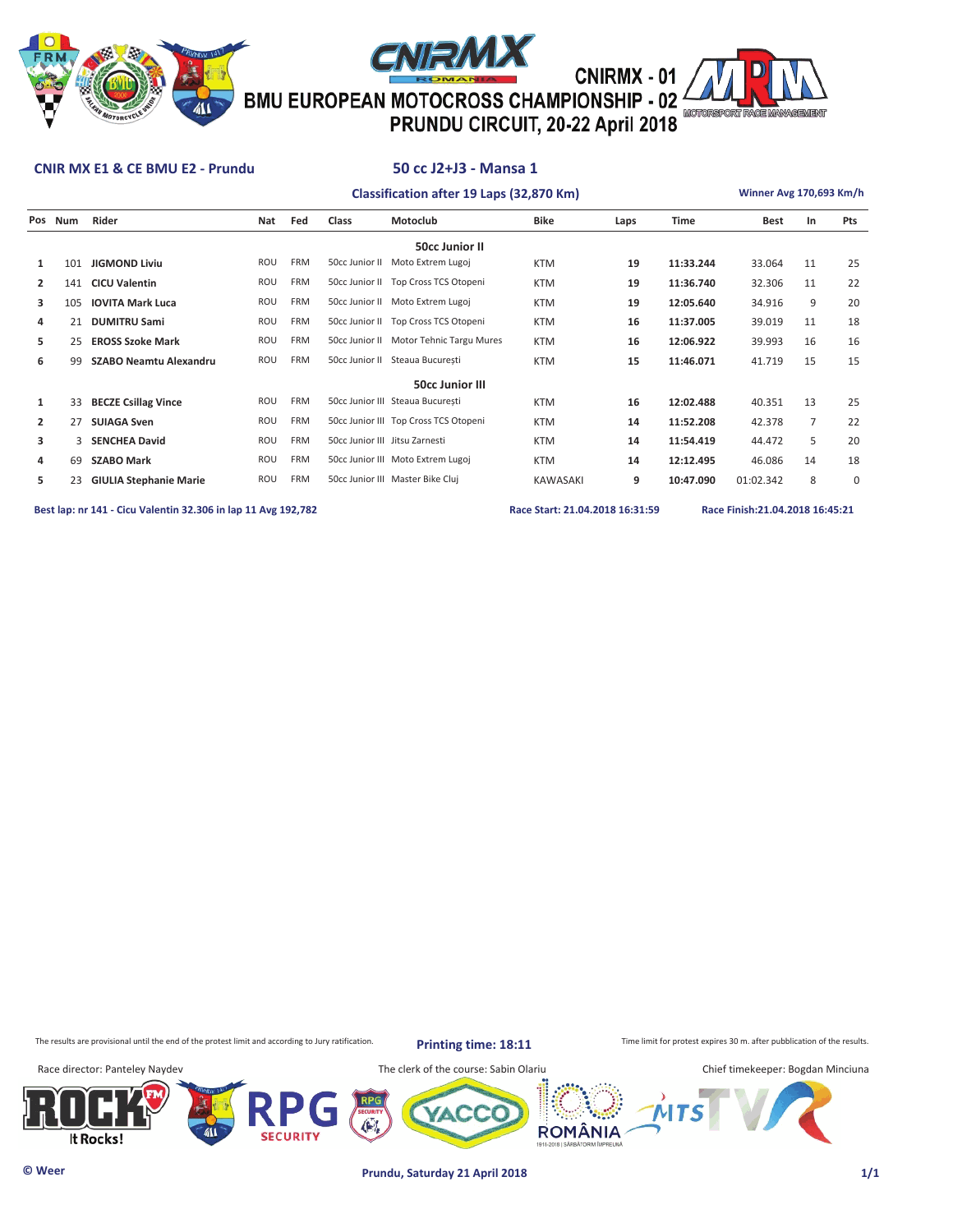

#### CNIR MX E1 & CE BMU E2 - Prund

## 50 cc J2+J3 - Mansa 2 **Classification after 20 Laps (34,600 Km)**

#### Winner Avg 183,505 Km/h

|    | Po Num | Rider                         | Nat Fed | Class | Motoclub                                | <b>Bike</b> | Laps | Time      | Best   | In .         | Diff first    | Pts |
|----|--------|-------------------------------|---------|-------|-----------------------------------------|-------------|------|-----------|--------|--------------|---------------|-----|
|    | 101    | <b>JIGMOND Liviu</b>          | ROU FRM |       | 50cc Junior Moto Extrem Lugoj           | <b>KTM</b>  | 20   | 11:18.783 | 31.817 | 14           |               | -25 |
|    | 141    | <b>CICU Valentin</b>          | ROU FRM |       | 50cc Junior Top Cross TCS Otopeni       | <b>KTM</b>  | 20   | 11:28.948 | 31.503 | 10           | 10.165        | 22  |
|    | 105    | <b>IOVITA Mark Luca</b>       | ROU FRM |       | 50cc Junior Moto Extrem Lugoj           | <b>KTM</b>  | 19   | 11:37.902 | 33.869 | 12           | 1 Lap         | 20  |
| 4  | 21     | <b>DUMITRU Sami</b>           | ROU FRM |       | 50cc Junior Top Cross TCS Otopeni       | <b>KTM</b>  | 17   | 11:18.865 | 36.429 | 10           | 3 Laps        | 18  |
| 5. | 25     | <b>EROSS Szoke Mark</b>       | ROU FRM |       | 50cc Junior Motor Tehnic Targu Mure KTM |             | 17   | 11:40.204 | 37.325 | 8            | 3 Laps        | 16  |
| 6  | 33     | <b>BECZE Csillag Vince</b>    | ROU FRM |       | 50cc Junior Steaua Bucuresti            | <b>KTM</b>  | 16   | 11:39.176 | 38.945 | 15           | 4 Laps        | 25  |
|    | 99     | SZABO Neamtu Alexandru        | ROU FRM |       | 50cc Junior Steaua București            | <b>KTM</b>  | 15   | 11:27.496 | 41.025 | 15           | 5 Laps        | 15  |
| 8  | 69     | <b>SZABO Mark</b>             | ROU FRM |       | 50cc Junior Moto Extrem Lugoj           | <b>KTM</b>  | 14   | 11:37.492 | 42.841 | 14           | 6 Laps        | 22  |
| 9  | 27     | <b>SUIAGA Sven</b>            | ROU FRM |       | 50cc Junior Top Cross TCS Otopeni       | <b>KTM</b>  | 14   | 11:50.025 | 43.586 | 10           | 6 Laps        | 20  |
| 10 | 3      | <b>SENCHEA David</b>          | ROU FRM |       | 50cc Junior Jitsu Zarnesti              | <b>KTM</b>  | 13   | 12:03.914 | 46.189 | $\mathbf{1}$ | 7 Laps        | 18  |
|    | 23     | <b>GIULIA Stephanie Marie</b> | ROU FRM |       | 50cc Junior Master Bike Cluj            | KAWASAKI    |      |           |        |              | Did not start | 0   |
|    |        |                               |         |       |                                         |             |      |           |        |              |               |     |

Best lap: nr 141 - Cicu Valentin 31.503 in lap 10 Avg 197,695

Race Start: 21.04.2018 17:56:53 Race Finish:21.04.2018 18:09:06

The results are provisional until the end of the protest limit and according to Jury r

Printing time: 18:16

Time limit for protest expires 30 m. after pubblication of the results.

Race director: Panteley Naydev

The clerk of the course: Sabin Olariu

Chief timekeeper: Bogdan Minciuna

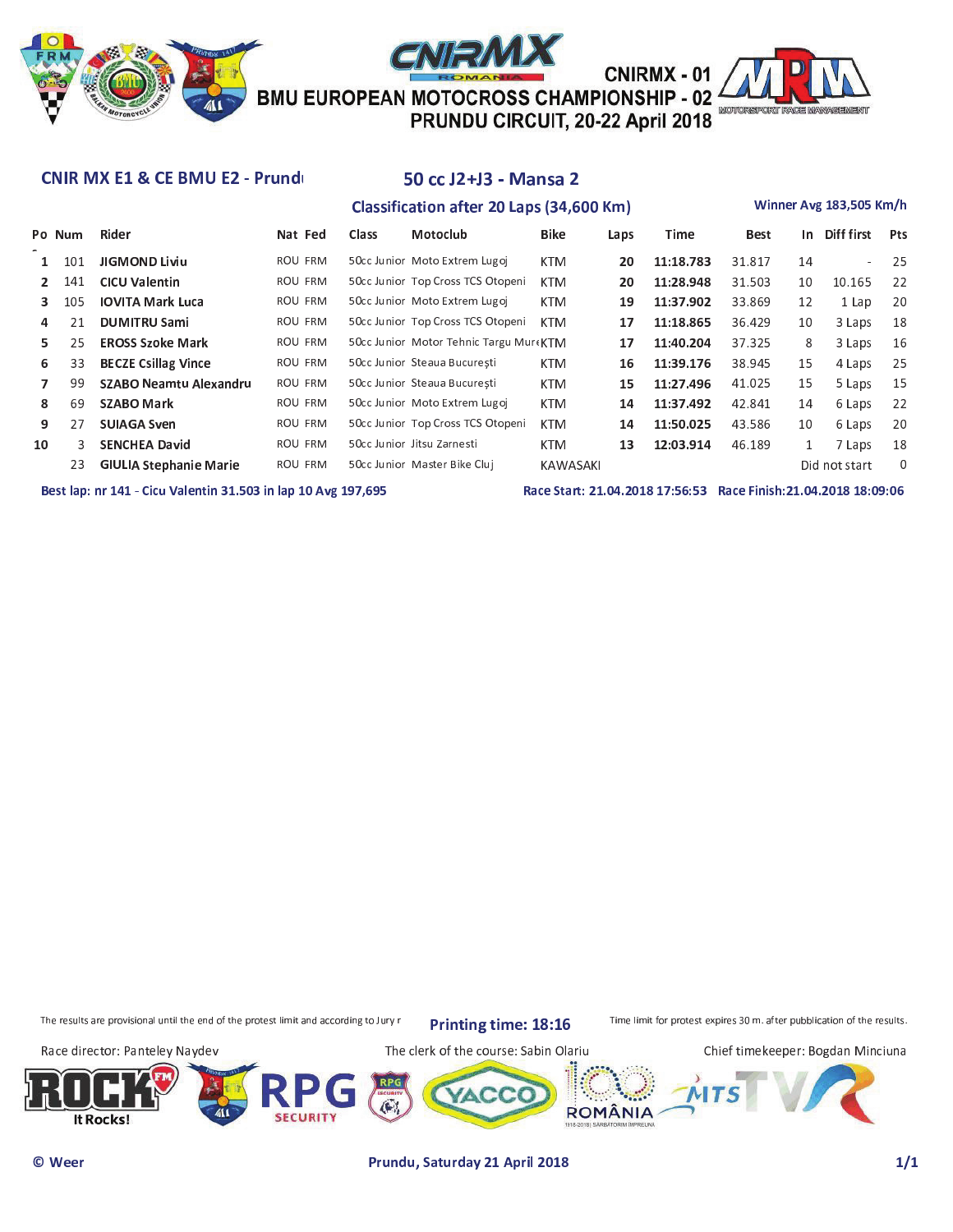





## EMU EUROPEAN MOTOCROSS CHAMPIONSHIP - 02

#### **CNIR MX E1 & CE BMU E2 - Prundu 50 cc J2+J3 - Antrenament Oficial**

**Classification**

| Pos | N°  | Rider                         | Nat        | Fed        | <b>Class</b>                   | Motoclub                                | Bike            | Laps | Best      | In           | Diff first | Diff prev | Avg       |
|-----|-----|-------------------------------|------------|------------|--------------------------------|-----------------------------------------|-----------------|------|-----------|--------------|------------|-----------|-----------|
| 1   | 101 | <b>JIGMOND Liviu</b>          | <b>ROU</b> | <b>FRM</b> |                                | 50cc Junior II Moto Extrem Lugoj        | <b>KTM</b>      | 13   | 32.363    | 11           |            |           | $-192,44$ |
| 2   | 141 | <b>CICU Valentin</b>          | ROU        | <b>FRM</b> |                                | 50cc Junior II Top Cross TCS Otopeni    | <b>KTM</b>      | 14   | 34.501    | 12           | 02.138     | 02.138    | 180,52    |
| 3.  |     | 105 IOVITA Mark Luca          | ROU        | <b>FRM</b> |                                | 50cc Junior II Moto Extrem Lugoj        | <b>KTM</b>      | 13   | 35.230    | 9            | 02.867     | 00.729    | 176,78    |
| 4   | 21  | <b>DUMITRU Sami</b>           | ROU        | <b>FRM</b> |                                | 50cc Junior II Top Cross TCS Otopeni    | <b>KTM</b>      | 12   | 40.978    | 9            | 08.615     | 05.748    | 151,98    |
| 5.  | 25  | <b>EROSS Szoke Mark</b>       | ROU        | <b>FRM</b> |                                | 50cc Junior II Motor Tehnic Targu Mures | <b>KTM</b>      | 11   | 41.975    | 8            | 09.612     | 00.997    | 148,37    |
| 6   | 99  | <b>SZABO Neamtu Alexandru</b> | ROU        | <b>FRM</b> |                                | 50cc Junior II Steaua Bucuresti         | <b>KTM</b>      | 11   | 42.457    | 8            | 10.094     | 00.482    | 146,69    |
|     |     | 33 BECZE Csillag Vince        | ROU        | <b>FRM</b> |                                | 50cc Junior III Steaua Bucuresti        | <b>KTM</b>      | 10   | 43.071    | 8            | 10.708     | 00.614    | 144,60    |
| 8   | 69  | <b>SZABO Mark</b>             | <b>ROU</b> | <b>FRM</b> |                                | 50cc Junior III Moto Extrem Lugoj       | <b>KTM</b>      | 9    | 47.781    | 8            | 15.418     | 04.710    | 130,34    |
| 9   | 3   | <b>SENCHEA David</b>          | <b>ROU</b> | <b>FRM</b> | 50cc Junior III Jitsu Zarnesti |                                         | <b>KTM</b>      | 8    | 48.903    | 5            | 16.540     | 01.122    | 127,35    |
| 10  |     | 27 SUIAGA Sven                | ROU        | <b>FRM</b> |                                | 50cc Junior III Top Cross TCS Otopeni   | <b>KTM</b>      | 9    | 49.782    | 5            | 17.419     | 00.879    | 125,11    |
| 11  |     | 23 GIULIA Stephanie Marie     | <b>ROU</b> | <b>FRM</b> |                                | 50cc Junior III Master Bike Cluj        | <b>KAWASAKI</b> | 3    | 01:53.762 | $\mathbf{R}$ | 01:21.399  | 01:03.980 | 54,75     |

**Race Start: 21.04.2018 13:32:01 Race Finish: 21.04.2018 13:43:06** 

The results are provisional until the end of the protest limit and according to Jury ratification.

**Printing time: 13:43**

**ROMÂNIA** 

Time limit for protest expires 30 m. after pubblication of the results.

Race director: Panteley Naydev Massets Communication of the course: Sabin Olariu







 $\tilde{\mathbf{C}}$ 

**SECURITY**